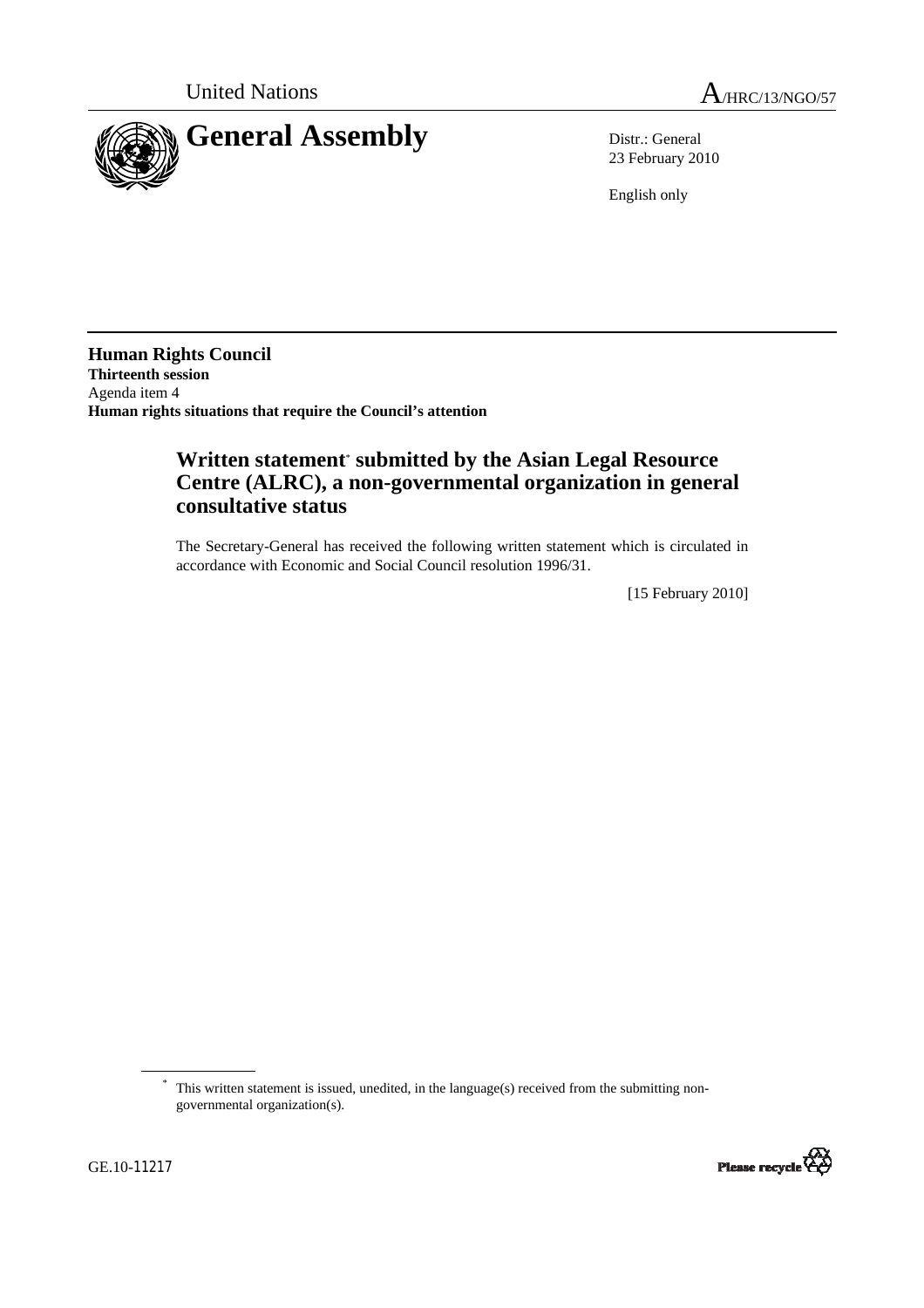## **Pakistan: Council urged to take action concerning numerous, widespread abuses**

The Asian Legal Resource Centre (ALRC) wishes to communicate to the Human Rights Council a series of concerns with regard to the human rights situation in Pakistan, which continues to comprise amongst the most numerous and grave violations in the Asian region. In line with the thematic issues being discussed during the 13th session of the Human Rights Council, the ALRC will here concentrate on the issues of forced disappearance, torture and violations of the rights of minority groups in the country.

The ALRC has made written and oral submissions concerning the growing insecurity and ongoing plethora of abuses in Pakistan, but notes with disappointment the lack of any action by the Council to address such concerns. More generally, the ALRC regrets the Council's apparent inability to have a concrete impact on grave country situations, including many in Asia, and is concerned that the Council is failing in its mandate to protect human rights on the ground.

**Torture:** By compiling records from local human rights organisations, the ALRC and its sister-organisation, the Asian Human Rights Commission (AHRC), estimate that over 1,300 people are being subjected to torture each year in Pakistan. This figure may only represent a fraction of the true scale of the problem, as many cases go unreported. Many torture victims do not report the violation of their rights due to the lack of witness protection, combined with organised intimidation by State actors or those acting on their behalf, as well as understandable distrust in the country's justice delivery mechanisms and social taboos. Furthermore, although Article 14.2 of the Constitution of Pakistan states that "no person shall be subjected to torture for the purpose of extracting evidence," torture has not been specifically criminalized in the country's penal code. This contributes significantly to the impunity that is enjoyed by the perpetrators of torture.

Although Pakistan signed the Convention against Torture (CAT) on April 17, 2008, no discussions concerning the instrument's ratification or implementation in law have been conducted in the country, most notably by the Parliament. The ALRC urges Pakistan, which is a member of the Human Rights Council, to ensure the speedy ratification of this crucial instrument, the criminalization of torture and the implementation of this law in practice.

As with many other countries in Asia, torture is endemic in Pakistan and for the most part occurs during police investigations into crimes. The ALRC and AHRC have identified 52 torture centres operated by Pakistan's military and has communicated this information to the Council on several occasions. The Council has yet to take any action to ensure the investigation of this grave matter, however. Further information concerning these torture centres can be found here:

http://www.ahrchk.net/statements/mainfile.php/2008statements/1574/.

Pakistan is also a front in global counter-terrorism struggle and there are numerous allegations of cases of torture having been perpetrated in the country as part of such efforts. Since the army justifies the use of torture in terms of national security, the police and other law enforcers have started to consider torture procedurally justified for obtaining confessional statements. This allows false cases to be filed at will for the profit of the police. Disturbingly, many cases have also indicated that lower court judges rarely question such charges despite evidence of torture, either out of fear or for financial gain.

There are many examples of torture in Pakistan, including: the case of Mr. Abid Javed Francis, a 31-year-old electrician and member of the Christian minority, who was arrested on November 22, 2009 and tortured at three different police stations and in the central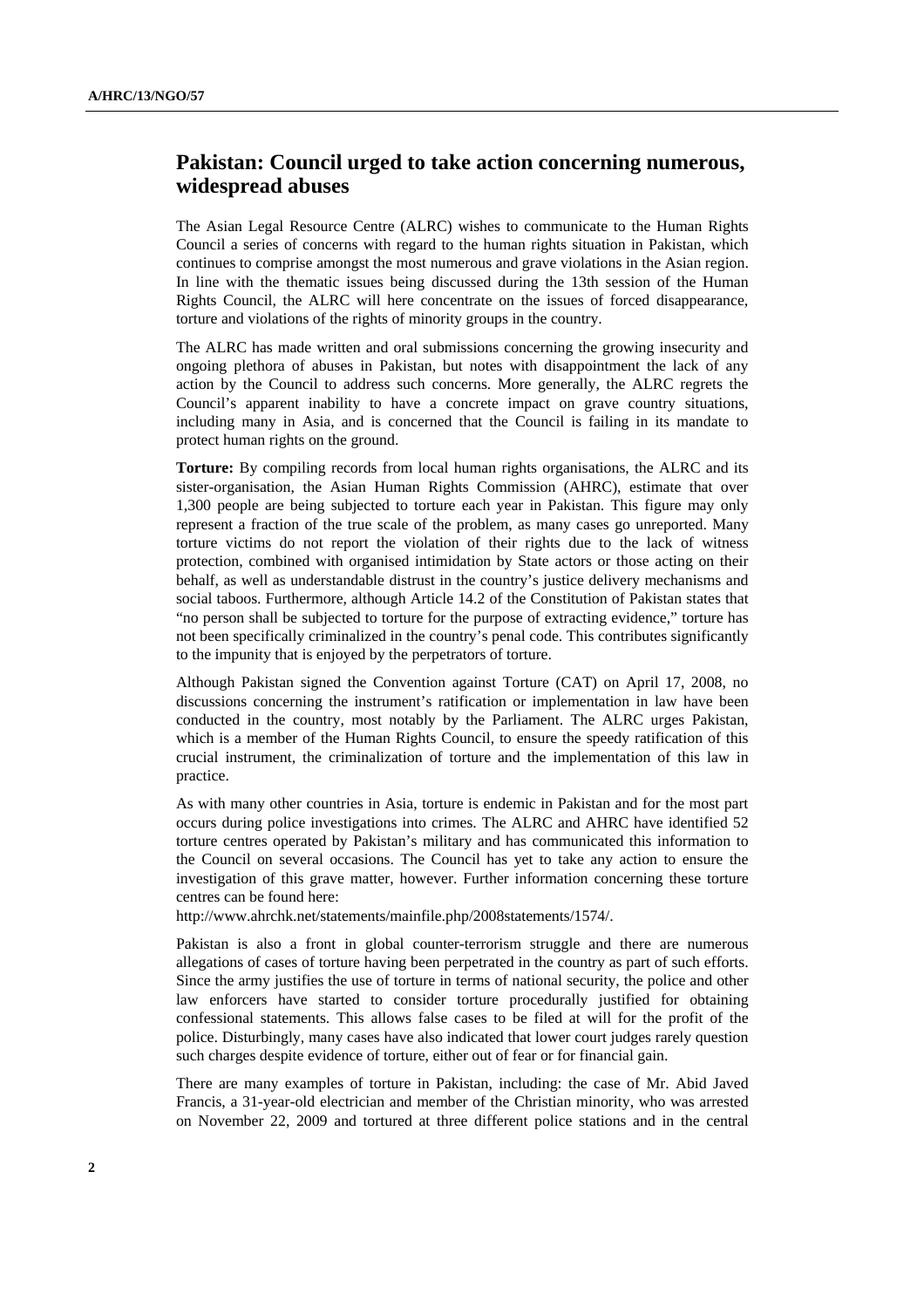prison Karachi, as a result of which he later died. He was reportedly arrested and for not paying bribes in the lead up to the Eid religious festival. The medico-legal department of the civil hospital in Karachi has confirmed that his death was caused by the injuries he received in custody, but no action has yet been taken by the Sindh provincial government. The case demonstrates the pressing need to combat corruption in order to make any headway on human rights protection in the country.

The Pakistan Air Force (PAF) is reportedly running torture cells in which they are torturing their own personnel. Mr. Tanveer Iqbal, a former Chief Technician of the logistics branch, 102, Air Engineering Depot, at the PAF Faisal Base in Karachi, was reportedly illegally detained for 16 months and tortured by the Special Investigation Branch (SIB) of the PAF on charges of terrorism and securing funds for a terrorist organisation. He was first targeted by the government when he refused to vote in the referendum of 2002, conducted by former President General Pervez Musharraf. He was then falsely implicated along with 200 officers on charges of attempting to murder Musharraf.

**Forced disappearance:** The ALRC has previously informed the Council on numerous occasions about the scale of the problem of forced disappearance in Pakistan, which the organisation estimates to be amongst the worst in the world.

Since the formation of the new government, in April 2008, more than 200 persons have reportedly been forcibly disappeared, mostly in the south western province of Balochistan where military operations have been conducted over the last seven years. According to a list compiled by the Chief Minister of Balochistan, around 1700 persons have been disappeared in the province since 2002. Most of the abductions and disappearances cases involve the country's intelligence agencies, particularly the ISI (Inter-Services Intelligence) and Military Intelligence.

The military intelligence services have reportedly disappeared at least 168 children and 148 women since 2006 in Balochistan province alone. The ALRC has documented cases revealing that women are being disappeared and used as sex slaves by the military.1Some religious groups claim that more than 50 persons, mostly young people and students, have been disappeared in Punjab and the North West Frontier Province (NWFP) since 2008. Disappearances by the intelligence agencies in Pakistani-held Kashmir are not made public because of self censorship by the media in the name of national security.

The attorney general of Pakistan holds a list, compiled by the National Crisis Management Cell (NCMC), a Pakistani governmental agency, comprising the identities of 1600 persons who have reportedly been disappeared since the so-called US-led "war on terror" started. Pakistan's former military ruler, General Pervez Musharraf, has claimed that over 600 persons were illegally arrested, kept in incommunicado detention and handed over to foreign forces as part of counter-insurgency operations.

In one example out of many, student leader Zakir Majeed from Balochistan province, was arrested on June 8, 2009, by state intelligence agency officers. He has been missing ever since. The NCMC announced that he had been released and had returned home on January 22, 2010, but this has proven to be false. It is feared that he might have been killed and that the government set this story up in order to claim that he died after his release. This has been witnessed in other cases.

**Violence against religious minorities**: The ALRC has also documented numerous attacks on members of religious minorities in Pakistan, including assaults, cases of tortured and killings, as well as the ransacking or desecration of their property and places of worship.

<sup>&</sup>lt;sup>1</sup> http://www.ahrchk.net/statements/mainfile.php/2009statements/1855/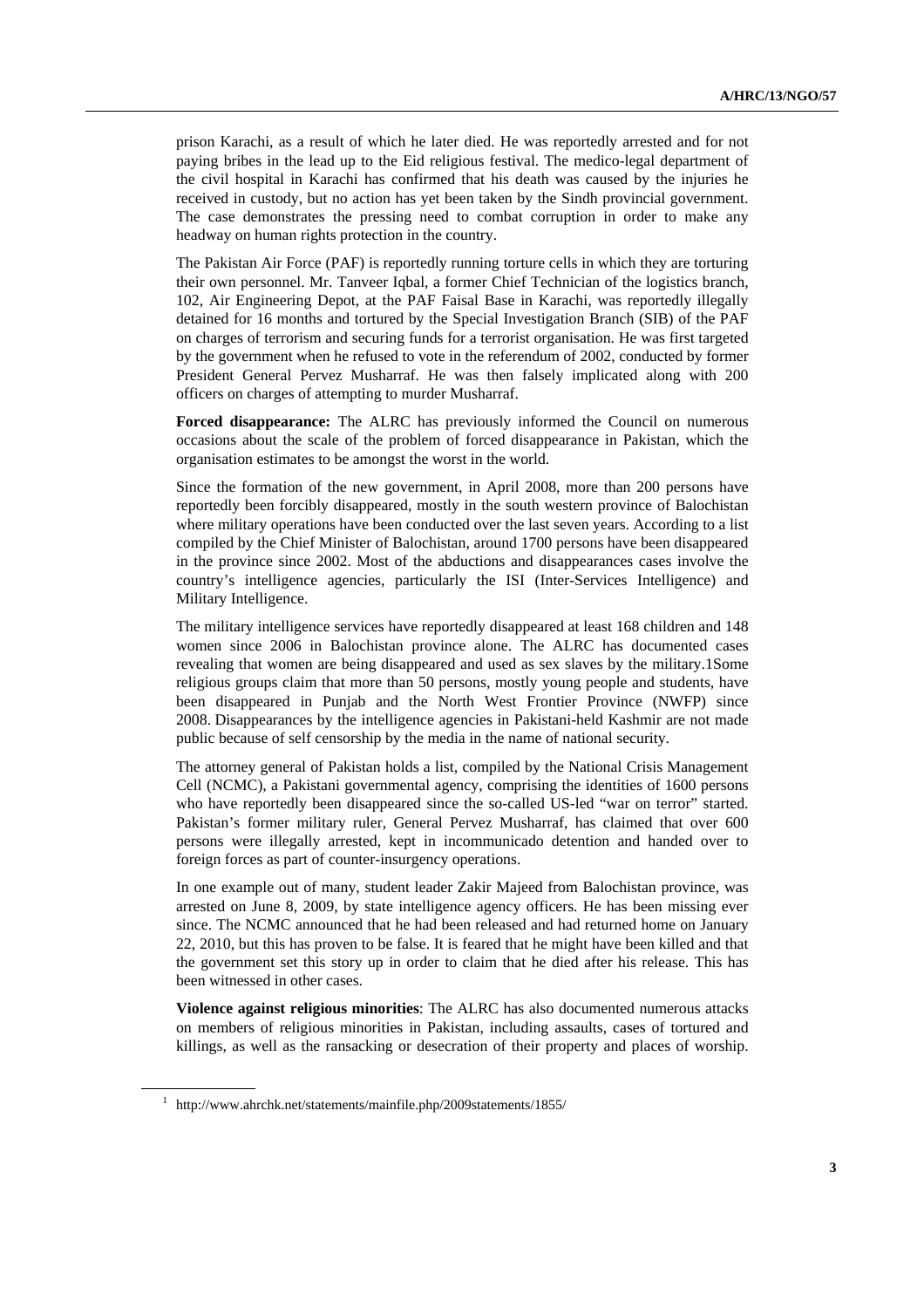Blasphemy laws are being used and abused by the police, the government and religious fundamentalists to intimidate Christians, Ahmadis and all religious minorities in Pakistan.

Violence against religious minorities in Pakistan is common as the current legislation institutionalises inequality between Islam and non-Islamic religions. Christians and Ahmadis – members of a Muslim sect – are particularly targeted but Sikhs, Hindus or Buddhists are also discriminated against. The Pakistani Constitution declares Islam to be the state religion and gives the Muslim clergy the power to interpret the laws. Moreover, the country's Blasphemy laws, introduced in 1885 by the British to prohibit the instigation of religious hatred, were amended in the 1980s by General Zia ul Haq, in deference to demands made by radical Islamists. The Penal Code now specifically outlaws desecration of the Qur'an and defilement of the name of the Prophet. Charges of blasphemy are therefore punishable with the death penalty and someone who desecrates the Qur'an risks a life sentence. These charges are regularly used against innocent people whose only crime is to be Christian or Ahmadi and to justify violence against religious minorities.

Ahmadis are also victims of false accusations and violence because of their religion. Pakistani legislation is especially discriminatory against Ahmadis, who have been declared a non-Muslim minority by the 1974 second amendment to Pakistan's constitution. The Penal Code also explicitly discriminates against the Ahmadi sect, notably in Section 298-C. On April 11, 2009, a conference was held in Lahore. An effigy of the founder of the Ahmadi community was burnt there and participants were taught that it is a Muslim duty to kill Ahmadis.

It appears that this religious violence often hides a more pragmatic goal. Charges of blasphemy are indeed sometimes used for personal or political reasons. They have been used to settle scores unrelated to religious activity, such as intra-family or property disputes and more broadly to intimidate, threaten or punish people who belong to minority communities. In many cases, religious violence has occurred in villages or cities where land had grown in commercial value. Mosque leaders have allegedly exploited the religious sentiments of Muslim people to chase Christians or Ahmadis away in order to grab the land they occupied.

On July 24, 2009, an unverified rumour spread in Korian, Gojra town, Toba Tek Singh district in the province of Punjab, that three Christians had torn a paper on which were written Quranic verses. Neighbouring mosques called for the death penalty to be carried out against the three men. On July 30, an angry mob marched towards the Christian community demanding that they hand over the men. Most of the residents fled their homes and the mob plundered the village and burned several houses. The next day, a general call to the defenders of faith was made to punish the blasphemers, and on August 1, a mob of 3000 people, headed by armed and trained men, attacked the community again. Seventy houses were set on fire and seven Christians, including four women and two children, were burnt alive. Hameed Masih, one of the men accused of desecrating the Qur'an, was shot. Two churches were also ransacked and desecrated. Other attacks of this type have been recorded in the country, but the authorities have done little to investigate these cases. The ALRC fears that further attacks will continue to take place unless the government does more to prevent them. Prevention requires the investigation of attacks that have taken place and the holding to account of those found to be responsible.

The ALRC is gravely concerned by the lack of attention being paid to the grave situation of human rights in Pakistan by the Human Rights Council, including but not limited to the grave human rights violations outlined above. As the Council's failure to act concerning human rights situations on the ground continues to become more glaring, it is hoped that action will be taken to counter this dangerous trend. Despite the political protection that Pakistani enjoys stemming from its leadership of the OIC political grouping, the ALRC urges the Council to give the reality of the dangerous human rights situation in the country